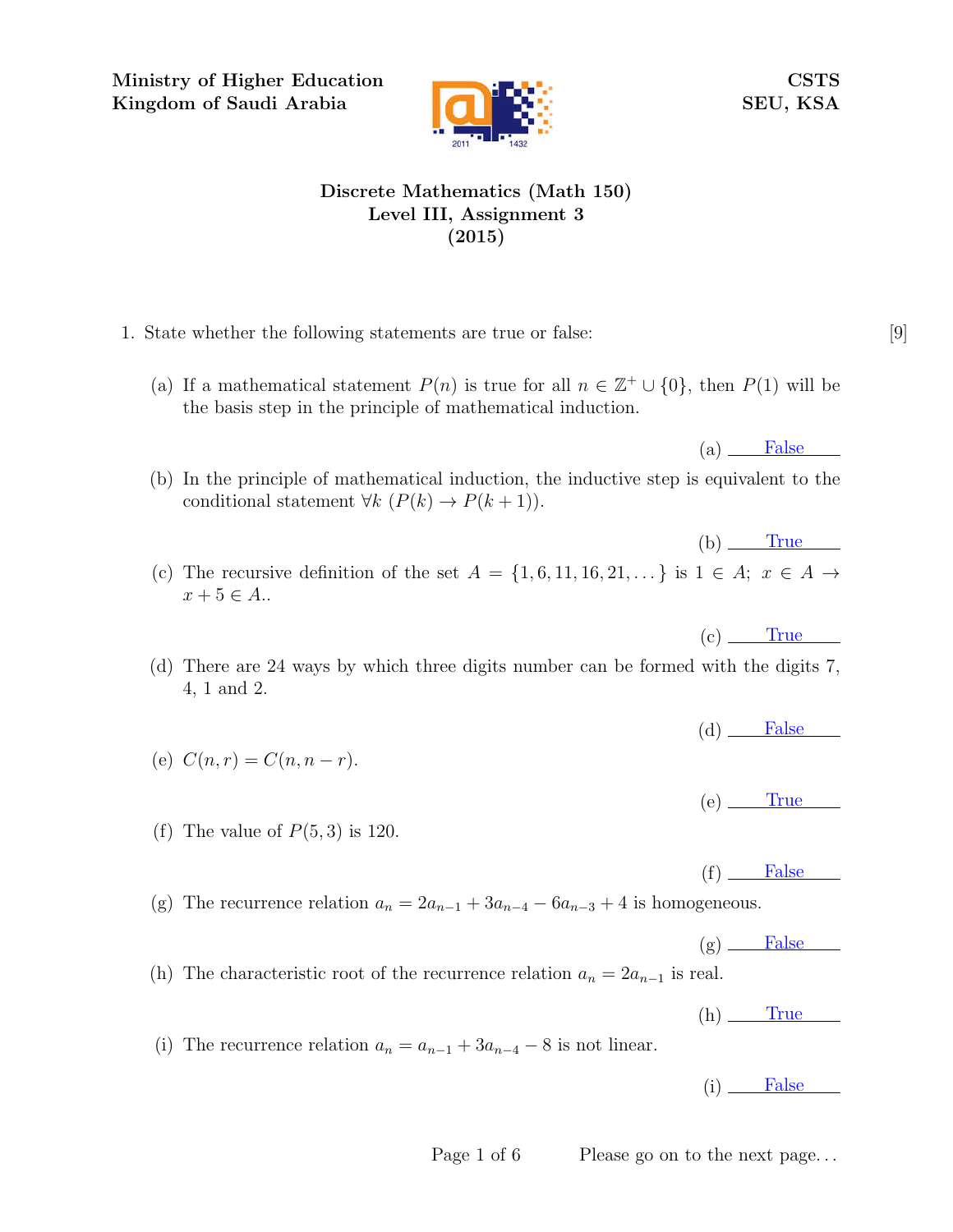- 2. Select one of the alternatives from the following questions as your answer. [9]
	- (a) The sums of the first  $n$  positive odd integers are
		- A.  $2n + 1$ B.  $n^2(n-1)$ C.  $n^2$ D.  $(n-1)(n+1)$
	- (b) Let  $P(n)$  be a mathematical statement and let  $P(n) \rightarrow P(n+1)$  for all natural numbers, then  $P(n)$  is true
		- A. for all  $n > 1$ .
		- B. for all  $n > m$ , m being a fixed positive integer.
		- C. for all  $n$ .
		- D. Nothing can be said.
	- (c) Let  $P(n)$ :  $2^n < n!$ , where n is a natural number, then  $P(n)$  is true
		- A. for all  $n$ .
		- B. for all  $n > 2$ .
		- C. for all  $n > 3$ .
		- D. None of the above.
	- (d) Which of the following is equivalent to  ${}^{9}C_{6}$ ?
		- $A. \frac{9!}{6!2!}$ 6!3! B.  $^{9}C_{6}$ C.  $\frac{P(9,6)}{6!}$ D. All of the above.
	- (e) The number of arrangements that can be made with the letters of the word MIS-SISSIPPI are

A. 
$$
\frac{11!}{4!4!2!}
$$
  
B.  $\frac{11!}{4!4!}$   
C.  $\frac{4!4!2!}{11!}$   
D.  $\frac{11!}{4!2!}$ 

(f) The coefficient of  $x^8y^7$  in the expansion of  $(7x-4y)^{15}$  is

A. 
$$
\left(\begin{array}{c} 15\\8 \end{array}\right) 7^8 4^7
$$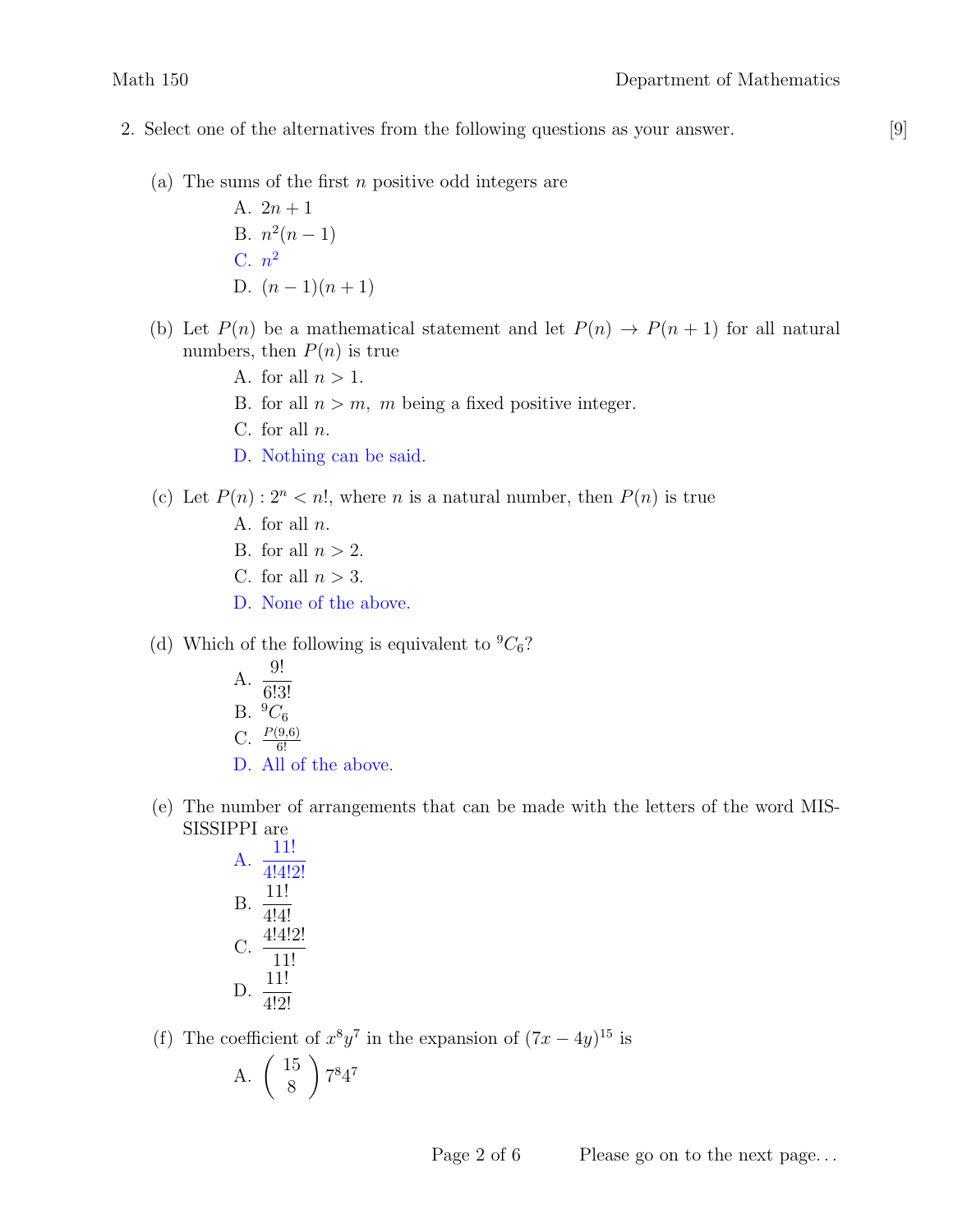B. 
$$
-\begin{pmatrix} 15 \\ 7 \end{pmatrix} 7^8 4^7
$$
  
C.  $-\begin{pmatrix} 15 \\ 8 \end{pmatrix} 7^8 4^7$   
D.  $\begin{pmatrix} 15 \\ 7 \end{pmatrix}$ 

(g) Which of the following recurrence relation have degree 3?

A.  $a_n = 3a_{n-1} + a_{n-3} - 13a_{n-4} + 3$ B.  $a_n = 6a_{n-1} + a_{n-4}4a_{n-3}$ C.  $a_n = -2a_{n-2} + 5a_{n-3} - 3a_{n-1} + 9$ D.  $B$  and  $C$  both.

(h) The characteristic roots of the recurrence relation  $a_n = -4a_{n-1} - 4a_{n-2}$  are A. 2, -2

B. -2, -2 C. 1, 2 D. 2, 3

(i) The characteristic equation of the recurrence relation  $a_n = -3a_{n-2} + 4a_{n-3}$  is

A.  $r^3 - 3r - 4 = 0$ B.  $r^3 + 3r + 4 = 0$ C.  $r^3 + 3r - 4 = 0$ D.  $r^3 - 3r + 4 = 0$ 

3. Prove by principle of mathematical induction, for all positive integers  $n$ , that  $[2]$ 

$$
1 + 3 + 3^2 + \dots + 3^{n-1} = \frac{3^n - 1}{2}
$$

**Solution:** Let  $P(n):$   $1+3+3^2+\cdots+3^{n-1}=\frac{3^n-1}{2^n}$ 2 We will prove it by PMI.

• Basis Step: We will show that  $P(1)$  is true.  $P(1): \quad 3^{1-1} = \frac{3-1}{2}$ 2  $1=1.$  $\Rightarrow$   $P(1)$  is true.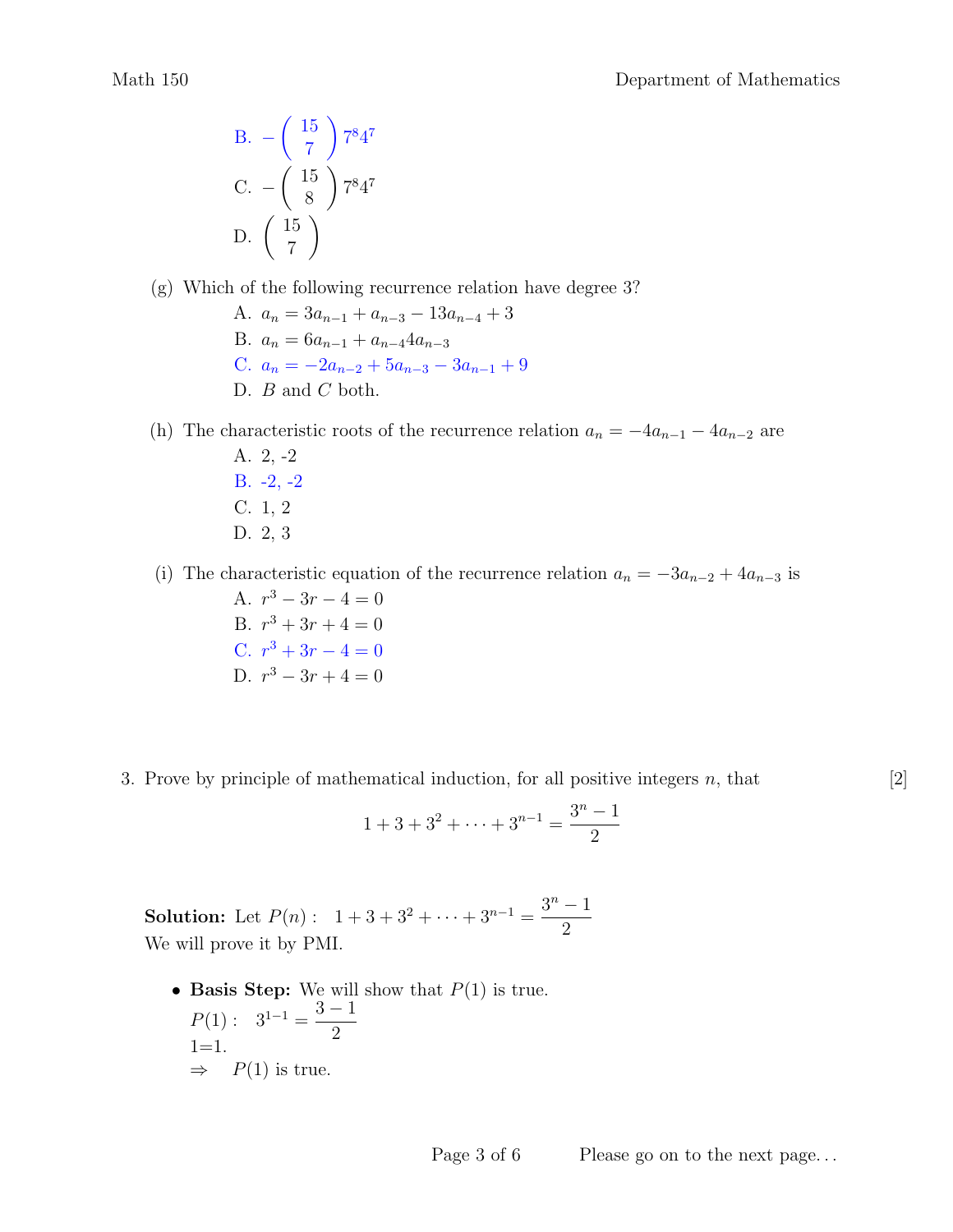• Inductive Step: Suppose  $P(k)$  is true. *i.e.*  $P(k): \quad 1+3+3^2+\cdots+3^{k-1}=\frac{3^k-1}{2^k}$ 2

Now we will show that

$$
P(k+1): \quad 1+3+3^2+\cdots+3^{k-1}+3^k = \frac{3^{k+1}-1}{2} \text{ is true.}
$$
\n
$$
L.H.S = 1+3+3^2+\cdots+3^{k-1}+3^k
$$
\n
$$
= \frac{3^k-1}{2}+3^k
$$
\n
$$
= \frac{3^k(1+2)-1}{2}
$$
\n
$$
= \frac{3^{k+1}-1}{2}
$$
\n
$$
= R.H.S.
$$

 $\Rightarrow$   $P(k+1)$  is true.

 $\Rightarrow$  By PMI, given mathematical statement is true for all  $n \in \mathbb{N}$ .

4. Find the value of  $f(5)$ , if f is defined recursively by  $f(0) = f(1) = 1$  and for  $n = 1, 2, 3, \ldots$  [2]  $f(n+1) = \frac{f(n+1)}{f(n+1)}$  $\frac{f(n-1)}{f(n-1)}$ .

Solution: Given that

$$
f(n + 1) = \frac{f(n)}{f(n - 1)}
$$

$$
f(2) = \frac{f(1)}{f(0)} = 1
$$

$$
f(3) = \frac{f(2)}{f(1)} = 1
$$

$$
f(4) = \frac{f(3)}{f(2)} = 1
$$

$$
f(5) = \frac{f(4)}{f(3)} = 1.
$$

5. If  ${}^nC_r$  represents the number of combinations of n items taken r at a time, what is the [2] value of  $\sum^3$  $r=1$  ${}^nC_r$  when  $n = 4$ ?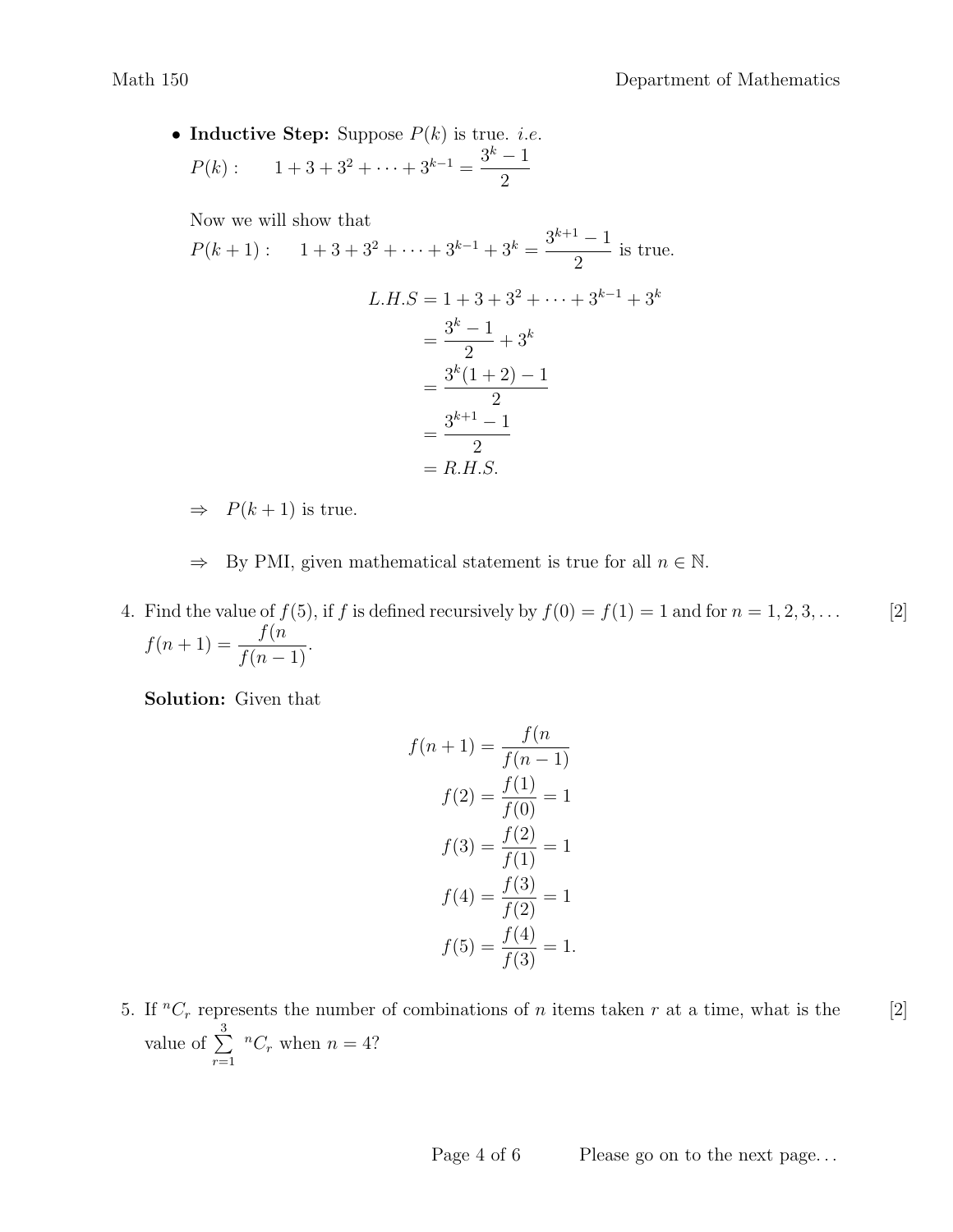**Solution:** Given that  $n = 4$ , so

$$
\sum_{r=1}^{3} {}^{4}C_{r} = {}^{4}C_{1} + {}^{4}C_{2} + {}^{4}C_{3}
$$

$$
= \frac{4!}{3!} + \frac{4!}{2!2!} + \frac{4!}{3!}
$$

$$
= 4 + 6 + 14
$$

$$
= 14.
$$

- Therefore  $\sum_{ }^{3}$  $r=1$  ${}^4C_r = 14.$
- 6. Find the number of subsets of the set  $\{1, 2, 3, 4, 5, 6, 7, 8, 9, 10, 11, 12\}$  having 5 elements.

Solution: Here the order of choosing the elements doesn't matter and this is a problem in combinations.

We have to find the number of ways of choosing 5 elements of this set which has 12 elements. This can be done in:

$$
{}^{12}C_5 = \frac{12!}{5!7!} = 792
$$
 ways.

7. Solve the recurrence relation  $a_n = 7a_{n-1} - 10a_{n-2}$ . [2]

Solution: The corresponding characteristic equation of the given recurrence relation is given by

 $r^2 - 7r + 10 = 0$ , which is a quadratic equation having roots 2 and 5. Therefore the solution of the recurrence relation is given by

$$
a_n = c_1 2^n + c_2 5^n
$$

where  $c_1$ ,  $c_2$  are some coefficient.

- 8. Determine which of these are linear homogeneous recurrence relation with constant co- [2] efficient. Also, find the degree of those that are.
	- 1.  $a_n = 3a_{n-1} + 4a_{n-2} + 5a_{n-3}$
	- 2.  $a_n = a_{n-2} + 5a_{n-3}^2$